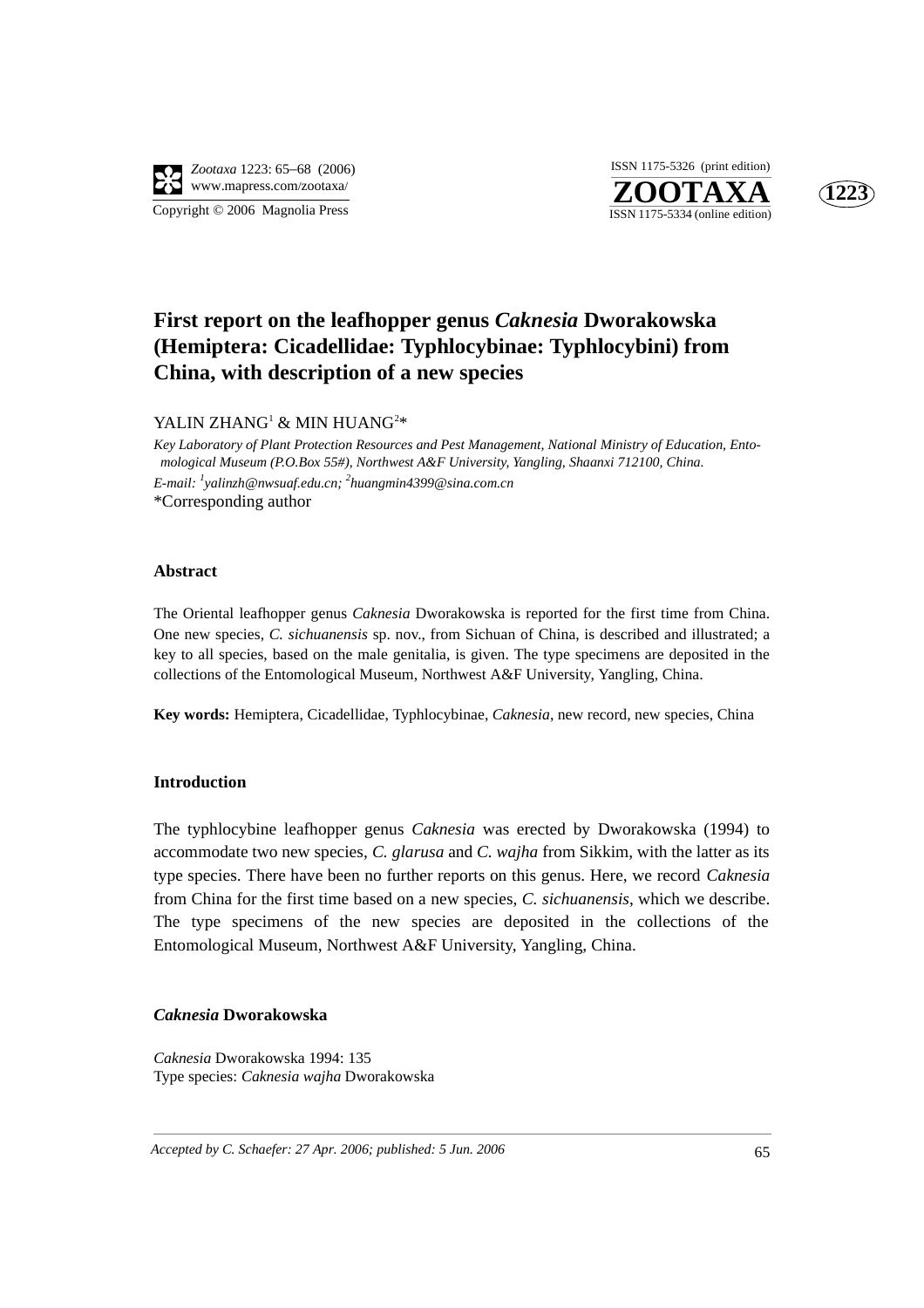## **ZOOTAXA** *Description*

**1223**

Brown or blackish brown, with distinct color pattern on upper side of the body. Hindwing membrane fuscous darkest in c and r cell

Body slim. Face broad, lateral frontal sutures incomplete, ocelli present or vestigial. Head nearly as wide as pronotum, crown length about 1/2 pronotal length. Coronal suture distinct, exceeding half length of crown. Forewing slightly broadened subapically, occupying more than  $1/3$  of whole wing; 1<sup>st</sup> apical cell smallest, 2<sup>nd</sup> largest, 3<sup>rd</sup> stalked, with petiole about 1/3 length to MP; clavus with two anal veins distinct. Hindwing with three transverse veins.

Abdominal apodemes not exceeding  $5<sup>th</sup>$  sternite.

*Male genitalia*: Genital capsule cylindrical. Pygofer lobe with numerous long, fine microsetae, mostly on ventral part and centrally, and several small rigid microsetae on posterior margin; posterior margin lamellate with sclerotized extension bent mesad. Subgenital plate well pigmented, adorned with sculpture of large scales; setosity consisting of one macroseta near base, row of small fine microsetae over distal 2/3 length centrally and several others laterobasally conjoining with a row of small, rigid setae around apex; Connective small, lamellate. Paramere slender, with row of setae on outer margin and row of sensory pits on inner margin near base of caudal part. Aedeagus large, with prominent dorsal apodeme, broad atrium, tubular stem, paired processes and gonopore terminal.

#### *Distribution*

SW China (Sichuan), India (Sikkim).

#### **Key to males of** *Caknesia*

| $\mathbf{1}$ | Face mainly yellowish; pygofer with bent extension on lower part of posterior margin   |
|--------------|----------------------------------------------------------------------------------------|
|              |                                                                                        |
|              | - Face black or blackish brown; pygofer with bent extension on upper part of posterior |
|              |                                                                                        |
|              |                                                                                        |
|              |                                                                                        |

#### *Caknesia sichuanensis* **sp. nov.**

Figs  $1-13$ 

#### *Description*

Head and upper side of thorax blackish brown, with yellow pattern as in Fig.1. Face blackish brown, antennae yellowish. Ocelli not clearly visible. Abdomen black, with two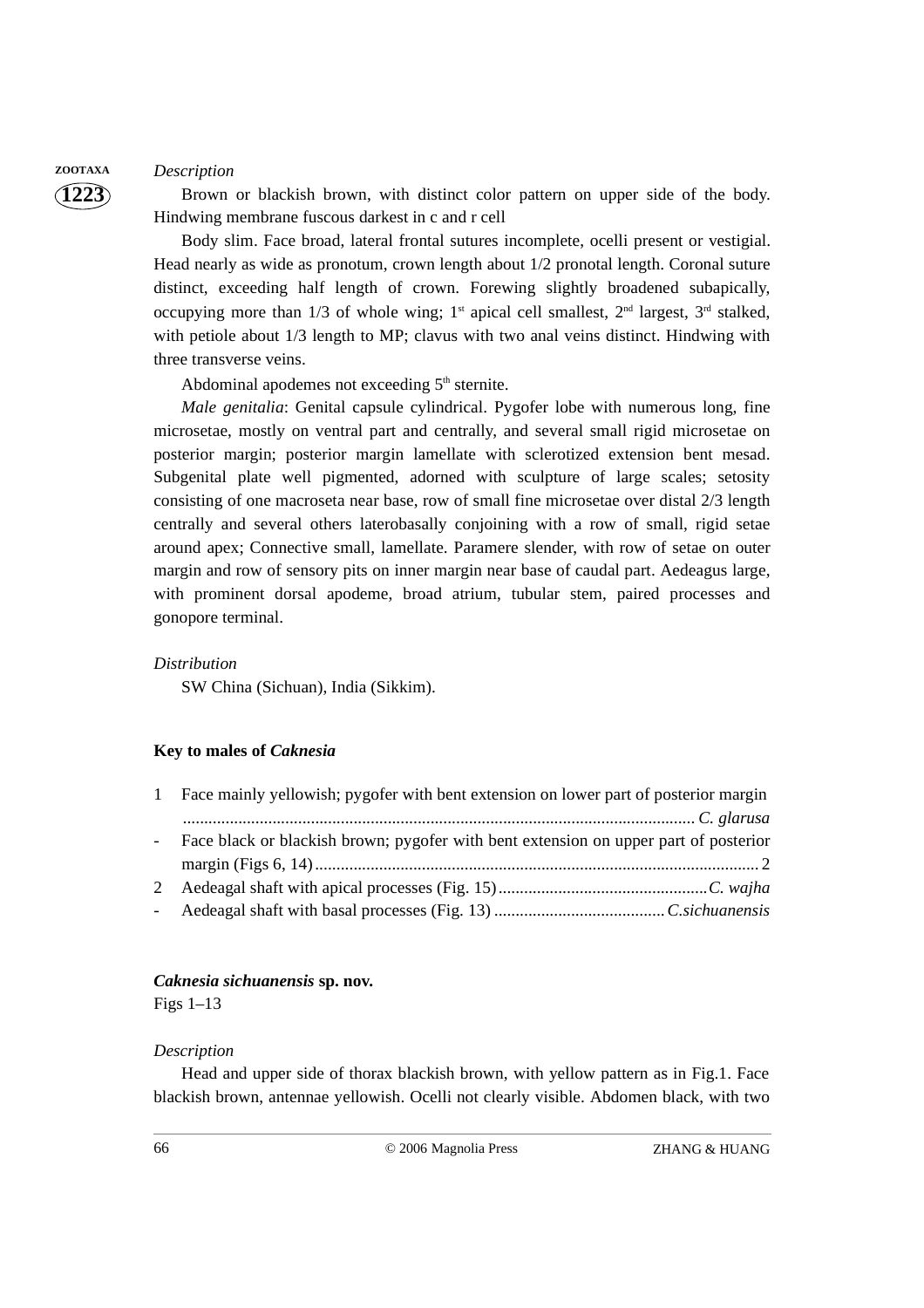light spots on 7<sup>th</sup> and 8<sup>th</sup> sternites medially. Legs yellowish. Forewing mostly brown, with <sup>zOOTAXA</sup> whitish pattern on clavus, basal 2/3 of corium and remaining apical 1/3 (Fig.2). Veins AA, CuA, and M (except apically), yellowish. Dark patch on light wax-field varying in length intraspecifically.





**FIGURES 1–15.** 1–13: *C. sichuanensis* sp.nov. 1. Head, pronotum and scutellum in dorsal view. 2. Forewing. 3. Abdominal apodemes. 4. Male genital capsule, lateral view. 5. Paramere, connective, subgenital plate and sternite 9, dorsal view. 6. Male pygofer, lateral view. 7. Hind part of male pygofer, lateral view. 8. Connective. 9. Subgenital plate, dorsal view. 10. Apical part of subgenital plate. 11. Paramere. 12. Aedeagus, posterior view. 13. Aedeagus, lateral view. 14–15: *C. wajha* (after Dworakowska, 1994)*.* 14. Male pygofer, lateral view. 15. Aedeagus, lateral view.